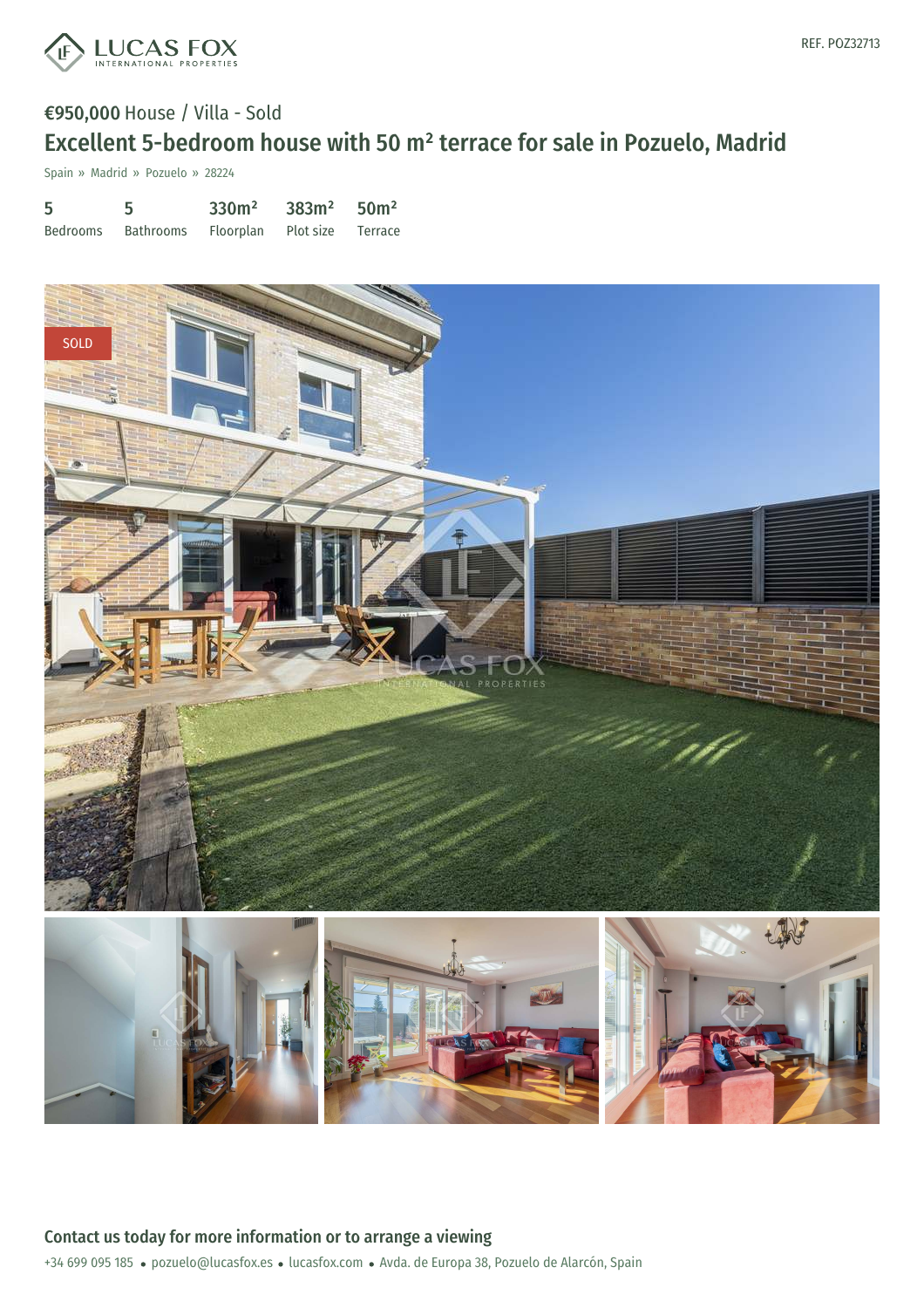

Spain » Madrid » Pozuelo » 28224

| 5        | 5         | 330 <sup>m²</sup>           | $383m^2$ 50m <sup>2</sup> |  |
|----------|-----------|-----------------------------|---------------------------|--|
| Bedrooms | Bathrooms | Floorplan Plot-size Terrace |                           |  |

#### **OVERVIEW**

### Incredible semi-detached house with 5 bedrooms, with elevator, private garden of about 50 m² , facing south, for sale near Pozuelo station, with common areas.

Lucas Fox International Properties presents this corner house, ready to move into, which is located in a wonderful gated community with only 10 neighbours, with a common pool and padel tennis court, in an excellent location and with transport services very close, just 900 metres away.

This house covers 383 m² according to register with good quality finishes. The house offers a high quality of life and guarantees the tranquility, privacy and security of its residents. This house is ideal for a family and has an elevator inside. Enjoy spacious, comfortable and very bright rooms, with a sunny terrace and garden, facing south, that will make this house a pleasure to live in.

The house offers a large and comfortable living and entertainment space and is distributed over four floors connected by stairs and elevator.

Upon entering the house through the main floor, we will find the hall with a coat closet, which leads to a sunny living-dining room with access to the outside: to the private garden, very bright, perfect for relaxing in the company of the people who make you happy. On this same floor, there is a practical fully equipped kitchen and, in addition, a guest toilet.

We go up to the first floor, which houses most of the night area with three bedrooms, one of them the main one with its dressing area and private complete bathroom, and two others that share a bathroom.

The entire second floor could be an office, a meeting area or a multipurpose area, since on this same [floor](mailto:pozuelo@lucasfox.es) we have a large [bedroom](https://www.lucasfox.com) and a complete bathroom with a shower.

Finally, we descend to the ground floor, which consists of a garage to park two very large cars, a multipurpose room for meetings with a patio that allows natural light to enter, a large storage room, a bathroom, and the engine room.

The house is equipped with numerous closets, underfloor heating, air conditioning in all spaces through ducts and an elevator that reaches the attic, so that all rooms are accessible.



#### [lucasfox.com/go/poz32713](https://www.lucasfox.com/go/poz32713)

Garden, Swimming pool, Terrace, Private garage, Lift, Natural light, Padel court, Wooden flooring, Communal terrace, Parking, Underfloor heating, Air conditioning, Alarm, Balcony, Built-in wardrobes, Chill out area, Double glazing, Equipped Kitchen, Exterior, Near international schools, Playroom, Solar panels, Storage room, Transport nearby, Utility room

### Contact us today for more information or to arrange a viewing

+34 699 095 185 · pozuelo@lucasfox.es · lucasfox.com · Avda. de Europa 38, Pozuelo de Alarcón, Spain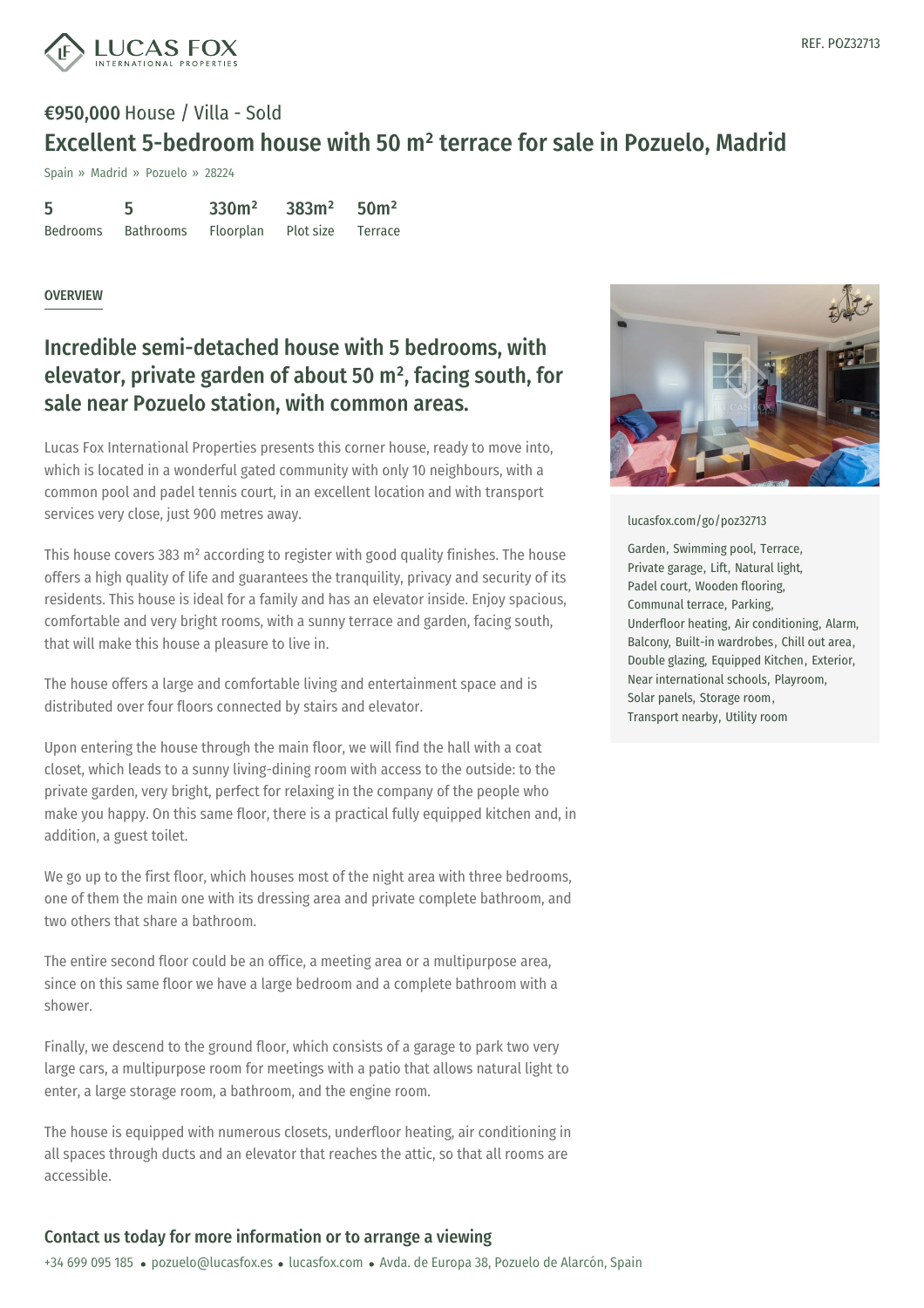

Spain » Madrid » Pozuelo » 28224

| 5        | 5         | 330 <sup>m²</sup> | 383m <sup>2</sup> | 50 <sup>m²</sup> |
|----------|-----------|-------------------|-------------------|------------------|
| Bedrooms | Bathrooms | Floorplan         | Plot size         | Terrace          |

We invite you to visit this new home that, without a doubt, will meet your expectations.

Contact Lucas Fox today for more information or to arrange a showing. We work seven days a week to adapt to the needs of our customers.

You can also visit us at the new Lucas Fox lounge at Avenida de Europa 38 in Pozuelo. This way, we can analyze your needs in more detail and help you find the perfect home or investment.